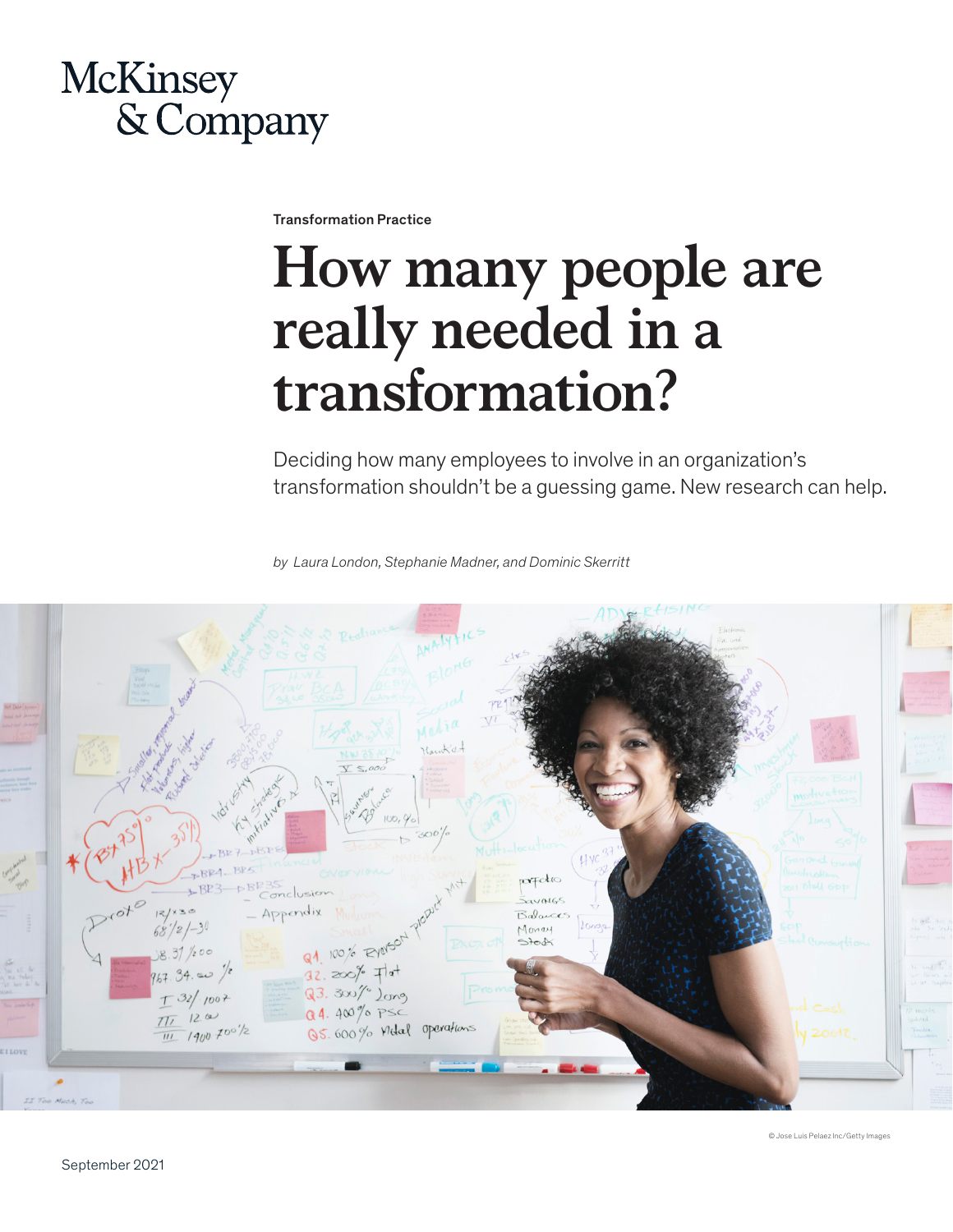As business leaders around the world steer their organizations out of the COVID-19 pandemic, many are recognizing the need for transformation. Some are trying to reimagine their cost structure to compete, while others are needing to reimagine their entire business model in the face of rapid industry change. Whether the goal is to capture new opportunities or ward off new threats, these leaders are embarking on a journey to fundamentally change the trajectory of how they operate. That means millions of employees are being not only *asked* to help drive transformation in their companies but also *tasked* to do so with urgency and speed.

In companies big and small, successful transformations ultimately affect every worker. After adapting to a pandemic and to new ways of working, many employees may even expect that change is the new constant. Nevertheless, leaders sometimes hesitate to bring the whole gang on board at the start of a transformation, because doing so can use up too much energy, attention, and resources. The question then becomes, "How many people are really needed in a transformation?"

For years, the answer has been the more, the merrier. But, along with being imprecise,

that strategy isn't really helpful when dealing with a global or decentralized workforce and when needing to make concrete plans for devoting significant employee time to a transformation. At the same time, it's also a mistake to keep the core transformation team small. Even if leaders manage to expand that core team beyond the usual "go to" direct reports, they will soon find that they need a lot more people to make a transformation work.

# **The threshold for employee involvement**

So what is the minimum level of involvement to make successful change happen? We define involvement as having real ownership of an initiative or milestone that contributes to the transformation. When we looked at data from 60 organizations that are at least two years into their transformations, we discovered that transformations with at least 7 percent of employees owning part of the transformation are twice as likely as those with less than 7 percent initiative ownership to have total returns to shareholders (TRS) in excess of their representative sector and geographic stock index  $(Exhibit 1).<sup>1</sup>$ 

## Exhibit 1

Transformations involving at least 7 percent of employees are twice as likely to have **Transformations involving at least 7 percent of employees are twice as likely to have**  positive excess total returns to shareholders as those that involve a smaller share. **positive excess total returns to shareholders as those that involve a smaller share.**

Companies with positive excess total returns to shareholders (TRS) relative to industry benchmarks, by share of employees owning transformation milestones or initiatives,  $\%$  (n = 60 companies)



<sup>1</sup> From our data set, we define owners as those unique employees who are directly responsible for the delivery of a transformation initiative or for the delivery of a milestone within an initiative for every analyzed transformation. This responsibility and accountability distinguish their level of involvement from other employees who may have only suggested ideas, attended meetings, professed commitment to the transformation goals in a survey, or received communications related to the transformation. The data are gathered from the performance-management software used in the transformation.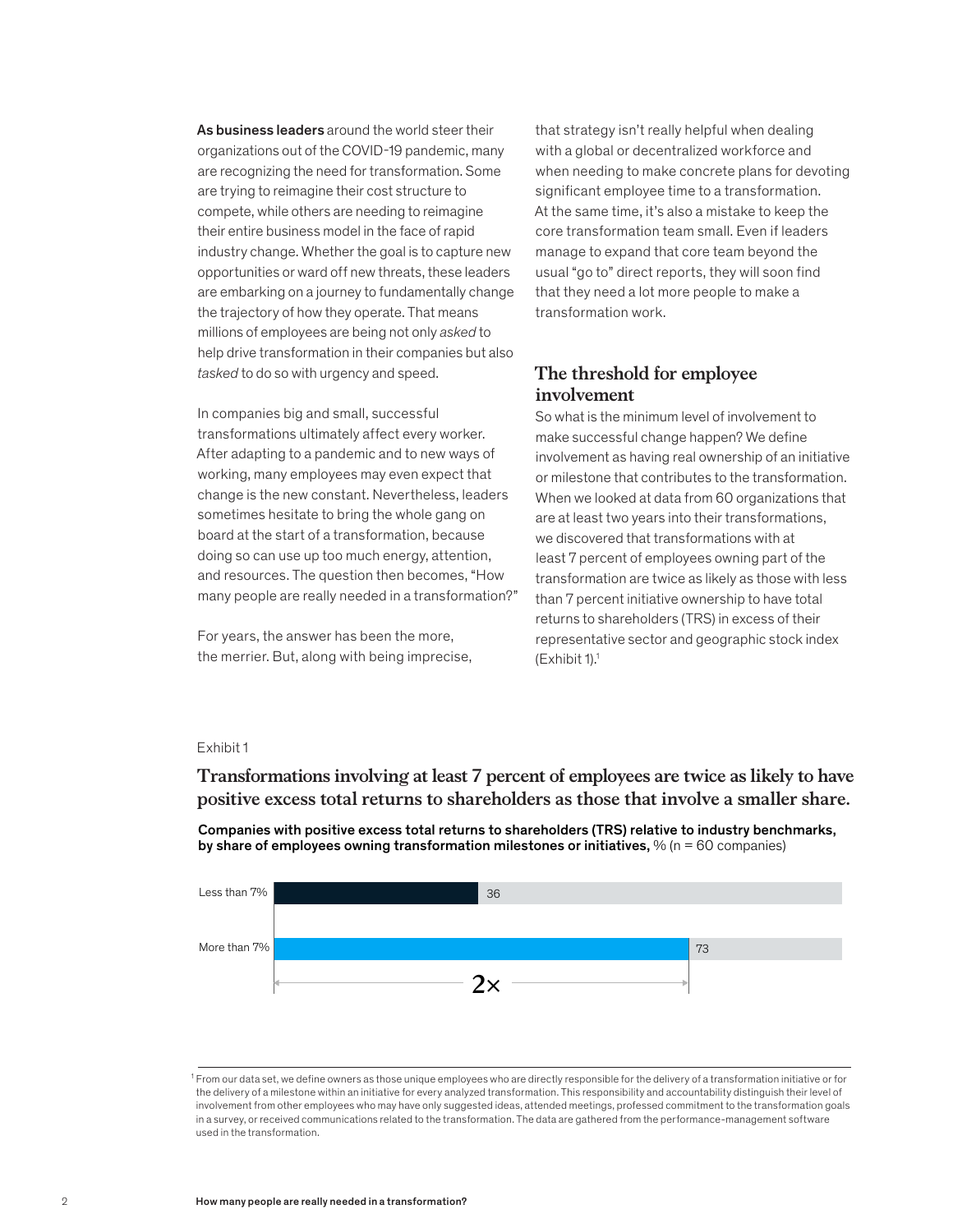In fact, companies with less than 7 percent employee involvement had, on average, negative excess TRS. We view 7 percent as a tipping point, not a destination. We found that as employee involvement increases, the average excess TRS rises as well (for more on how we measured the impact of employee involvement on TRS, see sidebar, "Our methodology"). When it comes to transformation, more employees owning initiatives leads to better results (Exhibit 2).

While 7 percent may seem like a small number, in many organizations that translates to hundreds of employees fully engaged in the company's transformation. Seven percent is also a higher bar than it may seem: our research finds that the average company involves only 2 percent of its employees as initiative owners in a transformation.

Leaders should think of 7 percent as a bare minimum that is both a catalyst and a guide to secure involvement across all functions and geographies that the transformation will affect. If 7 percent of employees were somehow isolated while the remaining 93 percent continued with business as usual, that wouldn't work. The power of attaining the 7 percent threshold lies in the breadth

of reach that it achieves as employees realize that the transformation is not a distant project but rather a fundamental change in how they work. At 7 percent, transformation-initiative owners can no longer be ignored.

# **Sharing the responsibility to change**

Spreading out responsibilities during a transformation helps increase the likelihood that things will get done. A McKinsey analysis of 36,000 transformation initiatives across 35 companies found that giving someone more than five initiatives or new projects to handle increased the risk of delay and value leakage. Having ten initiatives added an additional 20 days of delay in execution and 40 percent more value leakage than having five initiatives.

Increasing the percentage of employees involved requires mindset shifts and tactical interventions in four areas to:

— make innovation and execution everyone's job in order to encourage employees to feel ownership for driving change

# **Our methodology**

To understand the impact of employee involvement in transformation programs on total returns to shareholders (TRS), we identified 60 publicly listed companies that went through an at-scale transformation for a measurable 24-month period and whose TRS could be paired with a representative off-the-shelf sector and geographic stock index.

This allowed us to measure excess TRS against the index for a 24-month period following the launch of a transformation. We compared each of the 60 companies against its own appropriate index by sector and geography for the same period.

We found a statistically significant positive association between the percentage of

employees with initiative ownership and excess TRS. We arrived at the 7 percent critical minimum through the evaluation of a regression model showing excess TRS from the percent of employees owning transformation milestones or initiatives, regardless of company size. When involvement dipped below 7 percent, our model showed negative excess TRS.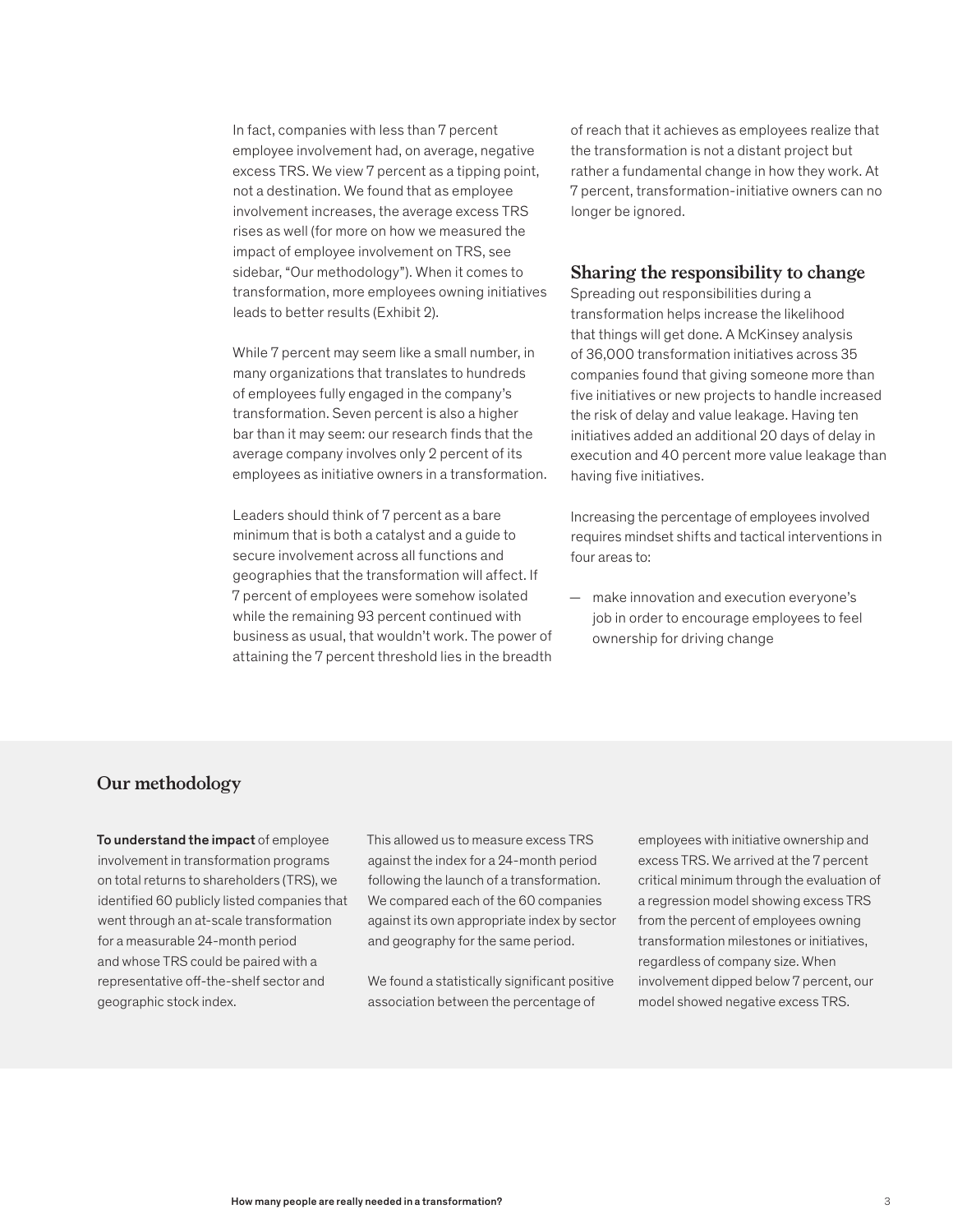# Exhibit 2

On average, positive excess total returns to shareholders grow as employee **On average, positive excess total returns to shareholders grow as employee**  involvement in transformation increases. **involvement in transformation increases.**



Average 24-month excess total returns to shareholders (TRS) relative to industry benchmarks, by share of employees owning transformation milestones or initiatives,  $\%$  (n = 60 companies)

- empower a deep and diverse team, including efforts to engage individuals who don't traditionally participate but who offer the diverse skills and perspectives necessary for transformation
- make it personal and communicate clear and compelling aspirations that connect to employee interests and motivations
- lead by example, serving as a role model in practicing what you preach

These recommendations are informed by the four building blocks that our research has shown help drive sustainable change.<sup>2</sup>

#### Make innovation and execution everyone's job

Transformation should be something that employees *do*, not something that is done to them. In our global transformation work, we have repeatedly observed a powerful link between ideation, ownership, and implementation. The most successful transformations enable employees from every corner of the organization to put forward ideas that can improve the focus, process, and execution of initiatives. That empowerment is often an important antidote to the "change fatigue" that so many employees feel, starting well before the pandemic.<sup>3</sup>

While the vision and direction are set at the top, transformation is ultimately a more democratic process. That means going beyond rhetoric and

<sup>2</sup>Tessa Basford and Bill Schaninger, "The four building blocks of change," *McKinsey Quarterly*, April 11, 2016, McKinsey.com. 3Michelle Brown and Christina Cregan, "Organizational change cynicism: The role of employee involvement," *Human Resource Management*, Winter 2008, Volume 47, Number 4, pp. 663–857, wileyonlinelibrary.com.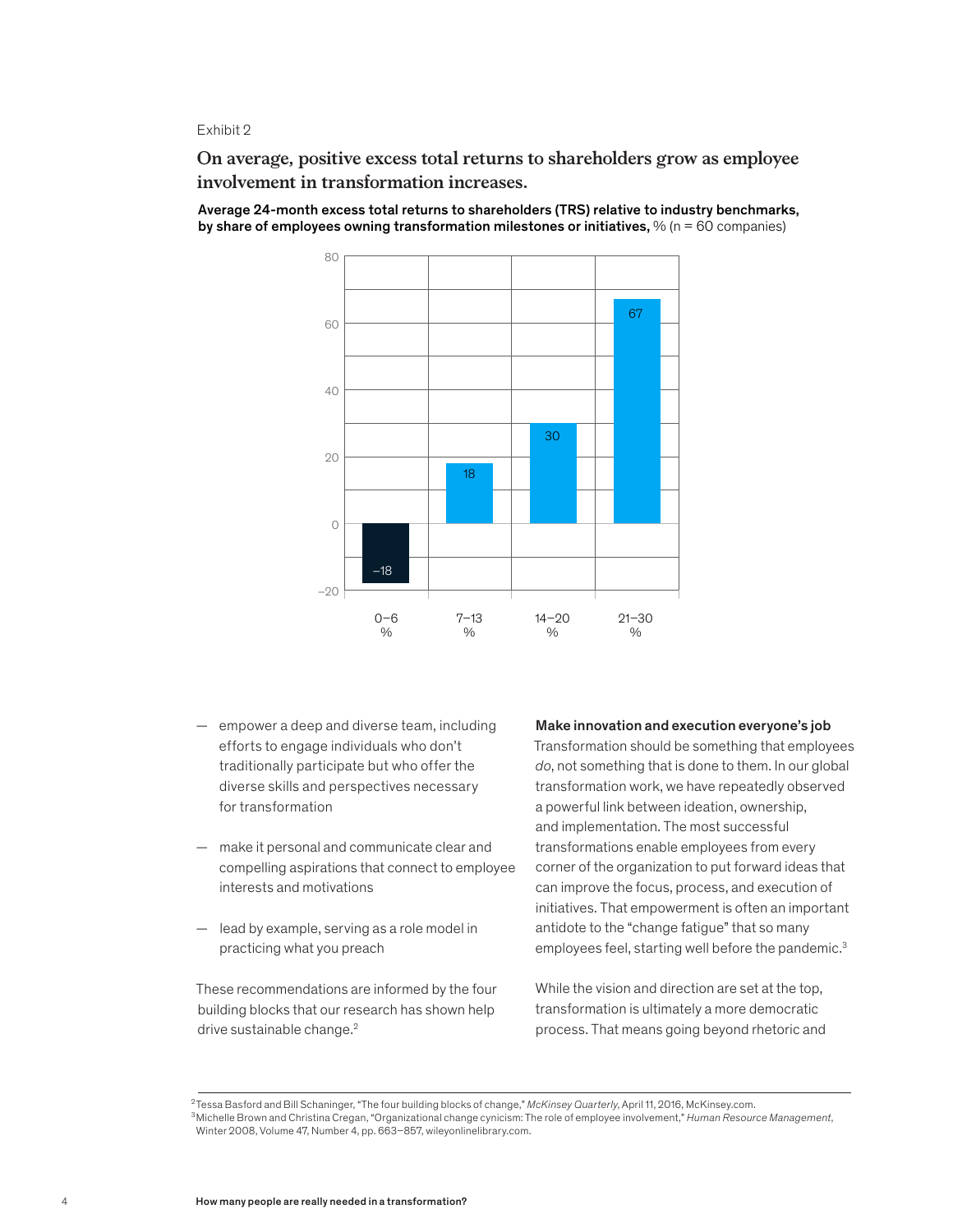# **The most successful transformations enable employees from every corner of the organization to put forward ideas that can improve the focus, process, and execution of initiatives.**

continuing to shake the tree over the life of the transformation. As one transformation leader put it: "Kill the suggestion box." Instead of employees offering ideas for others to carry out, executives should encourage employees to continually bring forth ideas, help them create plans that turn those ideas into value, and then empower them to drive those plans all the way to the bottom line.

The following are examples of ways in which successful transformations make innovation happen:

— *Reach out to the front lines.* Top transformation leaders relentlessly push idea-generation sessions to the front lines. That often delights employees who have been sitting on a great idea for years but never had a mechanism to share it or felt comfortable raising it. At one power company, the transformation office ensured that ideation sessions were held in every business unit. This leads to more initiatives with greater ownership and localization, resulting in greater effectiveness in implementation. Furthermore, the sessions ensured ownership of the transformation. Assigning initiatives to supervisors was prohibited. Instead, initiatives were assigned to frontline employees with deep expertise on the problem, as well as to stakeholders invested in the initiative's success.

This is also critical to helping maintain motivation. Research has shown that employees are more motivated to manage a project from start to finish than to oversee only a small piece of the larger whole.<sup>4</sup>

- *Invite new joiners to give new ideas.* People who are new to an organization's transformation or to the organization itself are well positioned to bring fresh perspectives and external experience, which can be a rich source of value. Yet many new employees often lack a pathway to joining the transformation effort. Transformation leaders should invest early in new joiners so that they are able to contribute their fresh energy and ingenuity from day one.
- *Engage stakeholders in the change.* Transformative change affects not only employees but also customers, suppliers, vendors, partners, and others within the company's ecosystem. That creates opportunities for employees to engage with those stakeholders on a broader level, enabling more collaboration, creativity, and closer ties.

No idea is too small—our previous research highlighted that 68 percent of initiatives are typically worth \$250,000 or less and that half

<sup>4</sup>J. Richard Hackman and Greg R. Oldham, "Motivation through the design of work: Test of a theory," *Organizational Behavior and Human Decision Processes*, August 1976, Volume 16, Number 2, pp. 250–79, sciencedirect.com.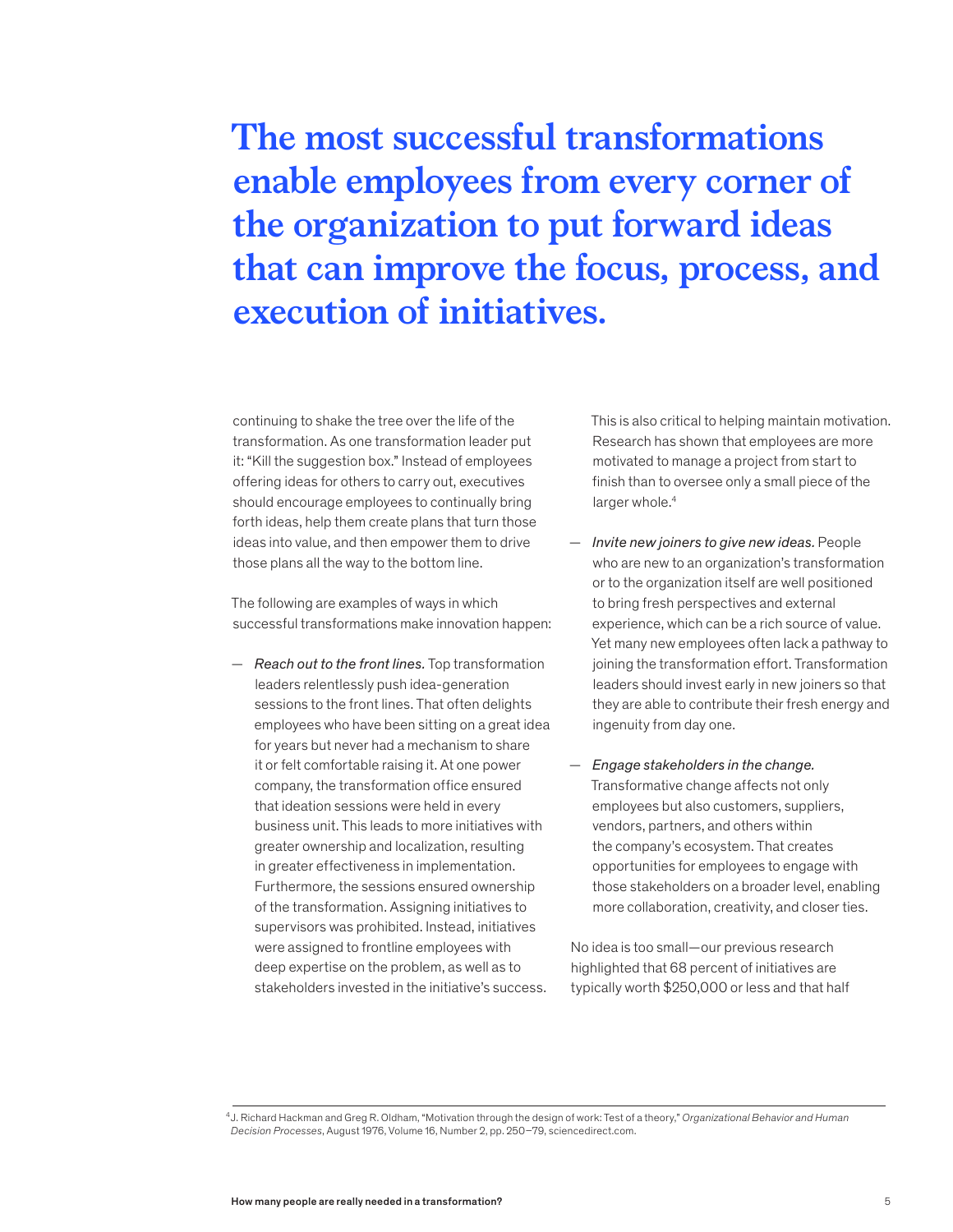of transformation value typically comes from these smaller initiatives. Ideation and employee involvement are linked.

#### Empower a deep and diverse team

It can be tempting to focus on a core team of familiar faces and roles and then to return to those people time and again. What often holds leaders back from reaching the 7 percent tipping point is a desire to keep their teams small until they are certain that the transformation is working. In doing so, they miss the chance to bring in new people who might generate fresh ideas or identify unforeseen obstacles. Those new people are also more likely to wield influence with people in groups and functions that often get overlooked. At one company in Japan, for example, a transformation team encountered active resistance from employees who felt excluded and disenfranchised by the transformation process because they felt they were not given an opportunity to contribute.

In all aspects of business, the link between diversity and performance is clear. That is especially true in a transformation, where misinformation, fear, unforeseen challenges, and changing market conditions are constant perils. Bringing in key players across different functions, geographies, age groups, and backgrounds increases the odds of identifying and resolving those challenges while finding new ways to get things done.

Leaders can help strengthen the breadth and diversity of the core team in four ways:

— *Refresh the talent list.* Partner with HR to define clear criteria for key transformation roles, enlisting employees with local knowledge and strengths that are not already represented on the team. Change efforts are nearly four times more likely to be successful when influence leaders are involved, regularly refreshing the talent list and striving to find those who may feel out of the loop. When a power company sought to launch round two of a successful

transformation, the CEO insisted that participants in the second round be a different group from the first and personally took the time to compare the lists of names for leaders who may have been overlooked.

- *Provide opportunities for diverse talent to stretch and influence.* The most successful transformations enable employees from every corner of the organization to bring forward diverse perspectives, skills, and experiences that can improve the focus, process, and execution of initiatives. Effective change requires strategically aligning roles in the transformation based on employees' influence in the organization and how much value they are responsible for delivering, including enlisting them to both communicate change and listen to the voice of the organization. That is critical not only to maximize potential upside through the transformation but also to mitigate the risk of overlooking and disenfranchising high-value talent.
- *Establish and track benchmarks.* Leaders should bring the same rigor to tracking diversity as they do to tracking financial value, with clear metrics, ownership, and benchmarks for success. They should hold members of the leadership team accountable for bringing diversity into the mix from their functions or geographies. Leaders also need to engage with affinity groups to get candidates as well as feedback on the transformation plan. And they should be especially diligent about engaging with groups that are most likely to experience disruption from the transformation plan.
- *Build in a skills-development and learning program.* Transformation is an ongoing process, not just a desired result. Experiencing the natural rigor of a transformation can help build capabilities and allow employees to practice and improve new skills. Also, most successful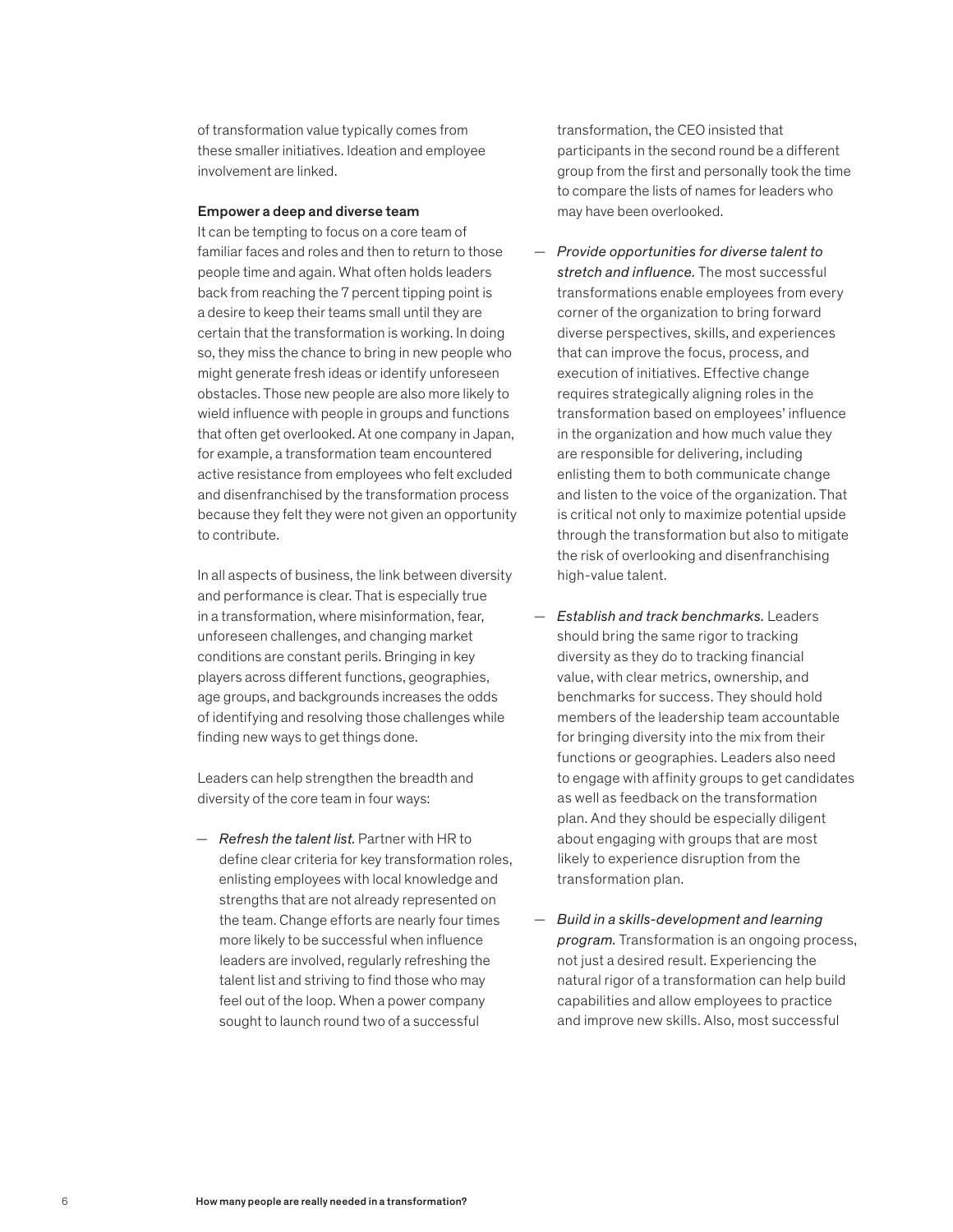transformations provide additional training opportunities to help employees learn and grow in a supportive environment, preparing a bench of talent. Disruption often spawns new opportunities and a willingness for people to reach outside their comfort zones because the status quo is no longer an option.

# Make it personal

For many CEOs, significant improvement in financial performance is the raison d'être for largescale transformations. Although management teams may get excited when transformation initiatives meet or exceed financial targets, employees are less likely to rally around a set of numbers. While incentive bonuses can help, everyone needs to feel that there is a higher purpose in driving change. That has become especially evident during the COVID-19 crisis as businesses large and small have been upended and forced to assess the value in what they do.

To connect with employees, transformation leaders need to pay attention to the fundamentals of what motivates change.

- *Define meaning beyond money.* All companies and their employees—need a purpose beyond making money. We find that employees respond to sources of meaning beyond financial results, such as the organization's contribution to society, its devotion to its customers, or its support for individual careers and teams. Transformation leaders should emphasize the nonmonetary benefits of change and communicate progress via anecdotes and stories throughout the transformation process, recognizing that the pain of transformation often precedes the payoff: cost efficiencies can be visible long before benefits such as marketing-led growth or organizational effectiveness.
- *Surface, explore, and address mindsets.* Our research has shown that executives at companies that made the investment in

addressing employee mindsets were four times more likely than those that didn't to rate their change programs as successful. This involves not only understanding how people are thinking and feeling, but also why they are reacting that way. This requires surfacing employees' underlying beliefs, assumptions, mindsets, and then working to align new behaviors with their beliefs. Those numbers reflect the importance of making mindset shifts a priority from the start.

— *Personalize the change.* Transformations don't happen through initiatives; they happen through people changing their behaviors. In addition, defining and demonstrating purpose has proven to be especially critical amid the pandemic. The quicker change leaders can help people understand aspirations and new expectations, the sooner real change starts happening. Leaders should also provide people with the tools they need to transform personally and connect them with a community of their peers to grow alongside. For example, there are tech-enabled ways to personalize change management in the smartphone era.

#### Lead by example

Leaders are role models whether they like it or not. Employees notice when their bosses don't walk the walk or change their own behaviors to adapt to the goals of a transformation. To truly transform, leaders must start by looking in the mirror. Do they have a mindset that's conducive to the change they seek? Are they looking for others to take action and responsibility in transformation?

Our research tells us that mindset is the biggest block to successful transformations, especially the propensity of leaders to say, "Yes, that's the problem and the shift we need. If only *others* would change how they think and behave, we would make more progress."5

Employees at all levels in a transformation need to see that their leaders and peers are living and

<sup>5</sup>Scott Keller and Bill Schaninger, "Getting personal about change," *McKinsey Quarterly*, August 21, 2019, McKinsey.com.